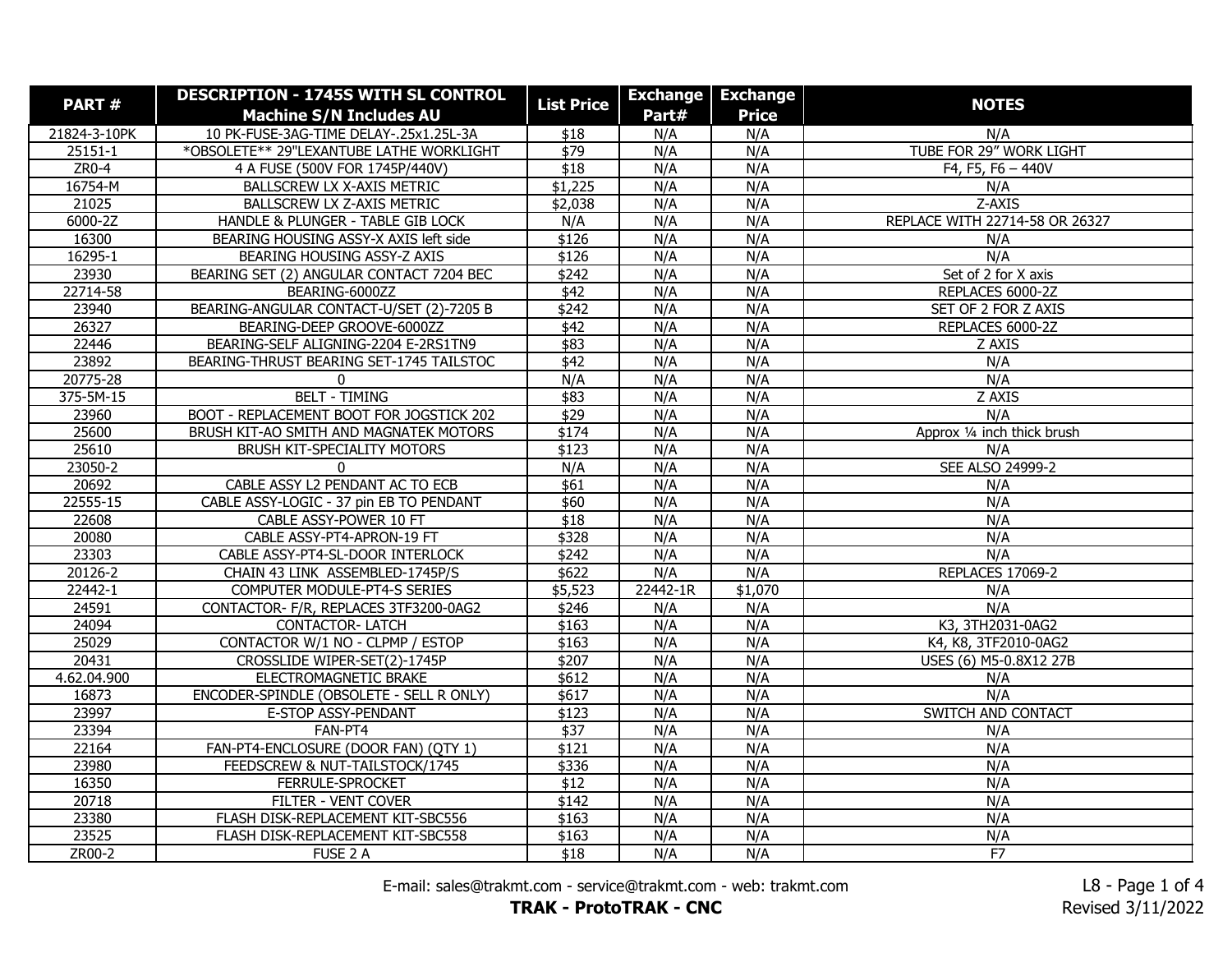| PART#        | <b>DESCRIPTION - 1745S WITH SL CONTROL</b>  | <b>List Price</b>         | <b>Exchange</b> | <b>Exchange</b> | <b>NOTES</b>                          |
|--------------|---------------------------------------------|---------------------------|-----------------|-----------------|---------------------------------------|
|              | <b>Machine S/N Includes AU</b>              |                           | Part#           | <b>Price</b>    |                                       |
| $ZR1-25$     | FUSE-25 AMP - 440 VOLT SPINDLE MOTOR FUS    | \$18                      | N/A             | N/A             | F1, F2, F3 - 440V                     |
| ZR00-4       | FUSE-4AMP 24V BRAKE RECTIFIER               | \$18                      | N/A             | N/A             | F <sub>8</sub>                        |
| ZR1-50       | FUSE-50 AMP - 220 VOLT SPINDLE MOTOR FUS    | \$18                      | N/A             | N/A             | F1, F2, F3 $- 220V$                   |
| $ZR0-6$      | FUSE-6 AMP - TRANSFORMER/COOLANT PUMP FU    | $\overline{$18}$          | N/A             | N/A             | F4,F5,F6 - 220V ONLY                  |
| $ZROO-8$     | FUSE-8 AMP - COMPUTER FUSE                  | $\overline{$18}$          | N/A             | N/A             | N/A                                   |
| 01.05.1002   | <b>GIB - ADJUSTABLE GIB</b>                 | \$296                     | N/A             | N/A             | X AXIS                                |
| 230-02-10    | HANDLE - DOOR                               | \$42                      | N/A             | N/A             | N/A                                   |
| 20082-2      | HANDWHEEL - ELECTRONIC HANDWHEEL X-AXIS     | \$819                     | N/A             | N/A             | <b>X-AXIS TRL</b>                     |
| 20082-3      | HANDWHEEL - ELECTRONIC HANDWHEEL Z-AXIS     | \$819                     | N/A             | N/A             | N/A                                   |
| 20717        | HOSE-COOLANT HOSE                           | $\overline{$}70$          | N/A             | N/A             | N/A                                   |
| 20295        | JOGSTICK-ASSEMBLY                           | \$656                     | N/A             | N/A             | N/A                                   |
| 22958-1      | KEY - CHUCK KEY-1630/1745/1440              | \$60                      | N/A             | N/A             | N/A                                   |
| 22714-26     | LAMP - ASSY-110V 60Hz                       | \$416                     | N/A             | N/A             | N/A                                   |
| 20326        | ** OBSOLETE *** LEVELING PAD-1745P/TRL1440P | \$915                     | N/A             | N/A             | NEEDS 4                               |
| 23341        | LIGHT BULB-WORK LIGHT (all - except 1840    | \$18                      | N/A             | N/A             | N/A                                   |
| 16775-1      | OBSOLETE. SEE 16775-1R                      | \$1,147                   | 16775-1R        | \$1,024         | Z AXIS                                |
| 16096        | MOTOR ASSY-SL-4020-X-AXIS                   | \$1,147                   | N/A             | N/A             | X-AXIS, REPLACES 16385                |
| 7204-AVH     | NILOS RING                                  | \$12                      | N/A             | N/A             | X AXIS                                |
| 7205-AVH     | <b>NILOS RING</b>                           | $\overline{$10}$          | N/A             | N/A             | N/A                                   |
| 20714        | NOZZLE - COOLANT                            | \$85                      | N/A             | N/A             | N/A                                   |
| 16452        | NUT CLAMP Z-AXIS                            | \$37                      | N/A             | N/A             | X & Y AXIS                            |
| 16314        | NUT-CLAMP-X AXIS                            | $\sqrt{$37}$              | N/A             | N/A             | X AXIS                                |
| 22328-4      | <b>PENDANT - SL</b>                         | OBSOLETE-<br>See 22328-4R | N/A             | N/A             | N/A                                   |
| 24200-4      | $\Omega$                                    | N/A                       | N/A             | N/A             | N/A                                   |
| 16983-1      | PULLEY-SOLID 44 TEETH - 5M HTD              | \$168                     | N/A             | N/A             | X & Z AXIS                            |
| 23265        | PUMP COOLANT 1/8 HP                         | \$476                     | N/A             | N/A             | N/A                                   |
| MRDV6        | <b>BOLT-M20X176L</b>                        | N/A                       | N/A             | N/A             | <b>ORDER 24483-1</b>                  |
| 26688        | RELAY ASSY-OVERLOAD                         | \$289                     | N/A             | N/A             | REPLACES 3UA5200-2C                   |
| 24483-1      | RELAY-(BRAKE) TIMER, OFF DELAY              | \$241                     | N/A             | N/A             | N/A                                   |
| 27212        | REPL KIT-LUBE PUMP-110V-1440 & 1745         | \$619                     | N/A             | N/A             | N/A                                   |
| 17-45-20068  | SAFETY GLASS-SLIDING DOOR-1745              | \$111                     | N/A             | N/A             | N/A                                   |
| 3TF3200-0AG2 | SEE 2491 - CONTACTOR                        | N/A                       | N/A             | N/A             | N/A                                   |
| $24101 - 4$  | SERVO DRIVER SERIES 3-4020                  | \$872                     | 24101-4R        | \$754           | X & Y AXIS, replaces 20201 and 20201R |
| 24101-5      | SERVO DRIVER SERIES 3-4050                  | \$872                     | 24101-5R        | \$754           | Z AXIS, REPLACES 20327-2              |
| 20637-2      | SPINDLE MOTOR 1745P-FLANGE MOUNT            | \$1,799                   | N/A             | N/A             | N/A                                   |
| 22769        | SWITCH ASSY-PT4-FWD/REV & E/STOP            | \$444                     | N/A             | N/A             | N/A                                   |
| $22767 - 1$  | SWITCH SELECTOR, -FWD/REV SWITCH            | \$18                      | N/A             | N/A             | K2 Y-AXIS                             |
| 20719        | T-BOLTS-MOUNTING BASE, SET OF 4             | \$182                     | N/A             | N/A             | N/A                                   |
| 16380-2      | TOOL POST ASSEMBLY 1745P                    | \$351                     | N/A             | N/A             | N/A                                   |
| 20618        | WIPERS-SADDLE-SET(4)-1745P                  | \$126                     | N/A             | N/A             | N/A                                   |

E-mail: sales@trakmt.com - service@trakmt.com - web: trakmt.com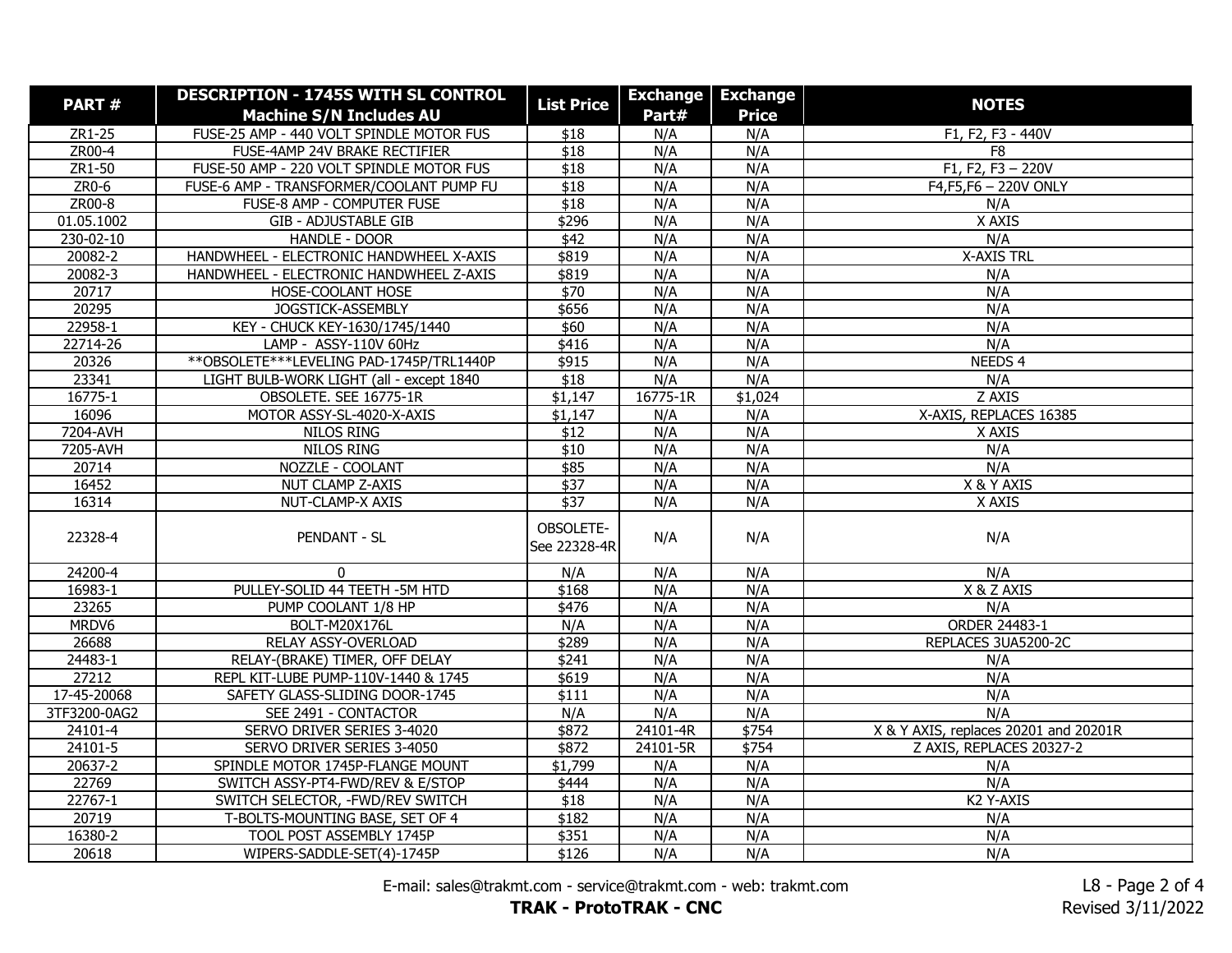| <b>PART#</b>     | <b>DESCRIPTION - 1745S WITH SL CONTROL</b> | <b>List Price</b> |       | <b>Exchange Exchange</b> | <b>NOTES</b> |
|------------------|--------------------------------------------|-------------------|-------|--------------------------|--------------|
|                  | <b>Machine S/N Includes AU</b>             |                   | Part# | <b>Price</b>             |              |
| 20724            | WRENCH - ECCENTRIC CAM LOCKWRENCH-1745     | \$56              | N/A   | N/A                      | N/A          |
| <b>Headstock</b> |                                            |                   |       |                          |              |
| <b>Parts</b>     |                                            |                   |       |                          |              |
| DIN720-32014     | BEARING - MAIN SHAFT REAR BEARING 32014    | \$177             | N/A   | N/A                      | N/A          |
| DIN720-32016     | BEARING - MAIN SPINDLE FRONT BEARING 320   | $\sqrt{$257}$     | N/A   | N/A                      | N/A          |
| 20707            | BEARING NK 30/30                           | \$95              | N/A   | N/A                      | N/A          |
| DIN617-4904      | BEARING RNA 4904                           | \$75              | N/A   | N/A                      | N/A          |
| 20708            | BEARING, RNA 69/28                         | \$168             | N/A   | N/A                      | N/A          |
| 20709            | BEARING, RNA 6904, 1440P                   | \$136             | N/A   | N/A                      | N/A          |
| 01.01.1021       | BUSHING - MAIN SPINDLE SEPARATOR BUSHING   | \$70              | N/A   | N/A                      | N/A          |
| 01.01.1044       | <b>FORK-1745P/S</b>                        | $\sqrt{$76}$      | N/A   | N/A                      | N/A          |
| 01.01.1045       | <b>FORK-1745P/S</b>                        | $\sqrt{$76}$      | N/A   | N/A                      | N/A          |
| 01.01.1025       | GEAR - MAIN SHAFT GEAR Z 1745P             | \$328             | N/A   | N/A                      | N/A          |
| 01.01.1023       | GEAR - MAIN SPINDLE GEAR Z 1745P           | \$579             | N/A   | N/A                      | N/A          |
| 01.01.1024       | GEAR - MAIN SPINDLE GEAR Z 1745P           | \$452             | N/A   | N/A                      | N/A          |
| 01.01.1022       | GEAR - MAIN SPINDLE GEAR Z 1745P           | \$452             | N/A   | N/A                      | N/A          |
| 20613-1          | GEAR CLUSTER 1745 - 3 SPLINE               | \$1,595           | N/A   | N/A                      | N/A          |
| 20613            | GEAR CLUSTER 1745 - 6 SPLINE               | \$1,595           | N/A   | N/A                      | N/A          |
| 20614            | <b>GEAR CLUSTER- SHAFT</b>                 | \$3,510           | N/A   | N/A                      | N/A          |
| 01.01.1004       | GEAR-INT SHAFT GEAR Z 1745 - 6 SPLINE      | \$489             | N/A   | N/A                      | N/A          |
| 01.01.1005       | GEAR-INT SHAFT GEAR Z 1745 - 6 SPLINE      | \$572             | N/A   | N/A                      | N/A          |
| 01.01.1007       | GEAR-INT. SHAFT GEAR Z 1745 - 6 SPLINE     | \$593             | N/A   | N/A                      | N/A          |
| DIN6885-8X12X42  | <b>KEY A 8X12X42</b>                       | \$12              | N/A   | N/A                      | N/A          |
| DIN3770-125X2.5  | O-RING 125X130X2.5                         | $\overline{$18}$  | N/A   | N/A                      | N/A          |
| DIN3770-150X3    | O-RING 150X156X3                           | $\sqrt{$29}$      | N/A   | N/A                      | N/A          |
| DIN3770-15X2.5   | O-RING 15X20X2.5                           | \$12              | N/A   | N/A                      | N/A          |
| DIN3770-19X3.5   | O-RING 19X26X3.5                           | $\overline{$12}$  | N/A   | N/A                      | N/A          |
| DIN3770-27X2.5   | O-RING 27X32X2.5                           | $\overline{$12}$  | N/A   | N/A                      | N/A          |
| DIN3770-39X2.75  | O-RING 39X44.5X2.75                        | \$12              | N/A   | N/A                      | N/A          |
| 01.01.535        | PULLEY - HEADSTOCK PULLEY                  | \$491             | N/A   | N/A                      | N/A          |
| DIN3760-32X45X7  | RETAINER 32X45X7                           | $\sqrt{$29}$      | N/A   | N/A                      | N/A          |
| 20329            | SEAL - REAR SPINDLE COVER (NON-CONTACT)    | $\sqrt{570}$      | N/A   | N/A                      | NON-CONTACT  |
| 01.01.1006       | SHAFT - GEAR SHAFT [ Z ] - 6 SPLINE        | \$905             | N/A   | N/A                      | N/A          |
| 17.45.01094      | SHAFT - GEAR SHAFT 1745P [ FEEDS Z ]       | \$216             | N/A   | N/A                      | N/A          |
| 01.01.1033       | SHAFT - HEADSTOCK FEED SHAFT 1745P         | \$250             | N/A   | N/A                      | N/A          |
| 01.01.1001       | SHAFT-INPUT 1745 - 6 SPLINE                | \$617             | N/A   | N/A                      | N/A          |
| 01.01.1001-1     | SHAFT-INPUT 1745-3 SPLINE                  | \$617             | N/A   | N/A                      | N/A          |
| 01.01.1126       | SLINGER - REAR OIL SLINGER, NON-CNTCT 1    | \$142             | N/A   | N/A                      | NON-CONTACT  |
| 20971            | SPINDLE REPLACEMENT ASSY 1745P             | \$433             | N/A   | N/A                      | N/A          |
| DIN471-75X2.5    | <b>SPRING RING</b>                         | \$12              | N/A   | N/A                      | N/A          |
| 01.01.1102       | WASHER - OIL CUTTER WASHER 1745P           | \$61              | N/A   | N/A                      | N/A          |

E-mail: sales@trakmt.com - service@trakmt.com - web: trakmt.com